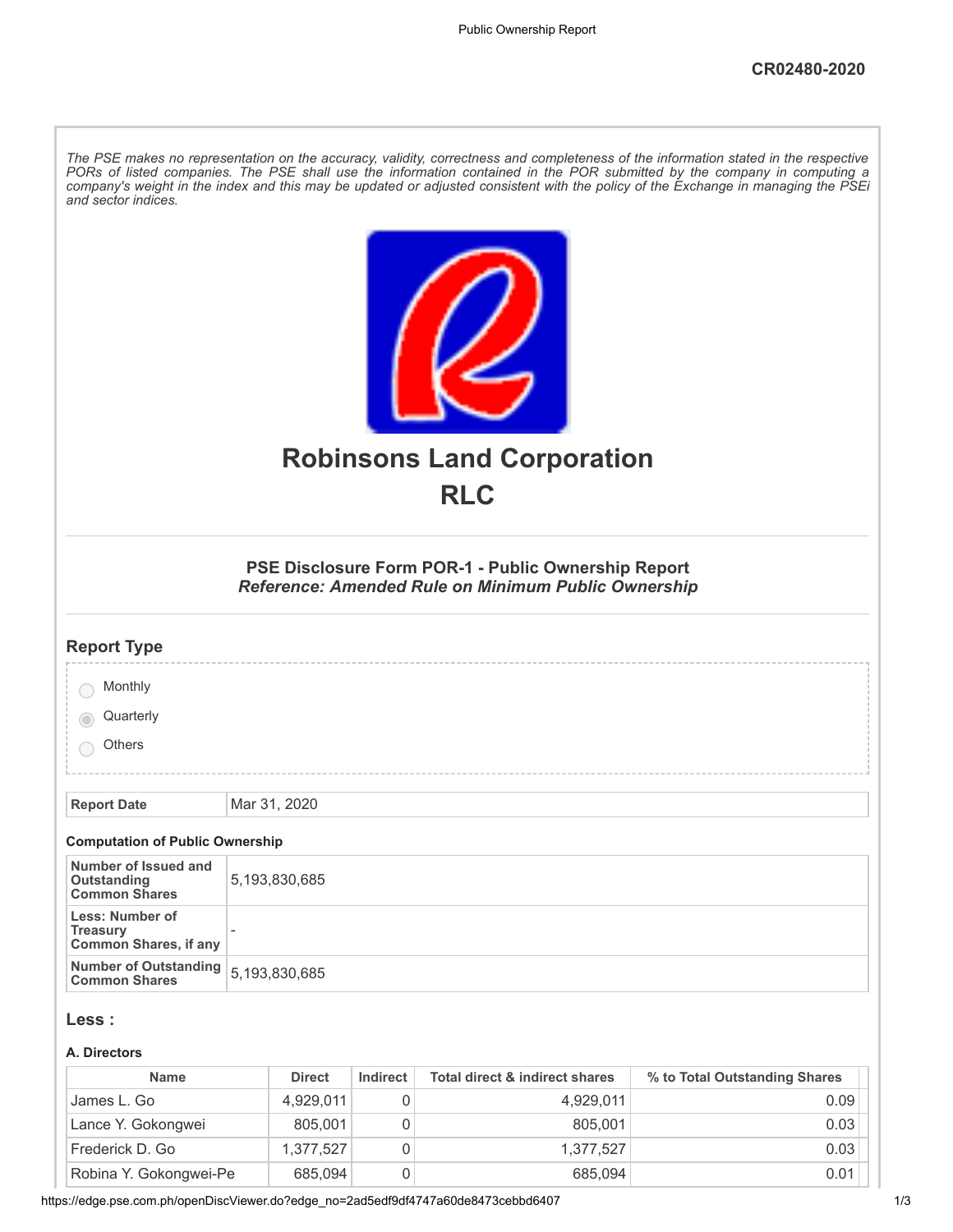#### Public Ownership Report

| Patrick Henry C. Go       | 10,000    | 10,000    |      |
|---------------------------|-----------|-----------|------|
| Johnson Robert G. Go, Jr. |           |           |      |
| Artemio V. Panganiban     | 31,718    | 31,718    |      |
| Roberto F. De Ocampo      |           |           |      |
| Emmanuel C. Rojas, Jr.    | 901       | 901       |      |
| Omar Byron T. Mier        |           |           |      |
|                           | 7,839,255 | 7,839,255 | 0.16 |

## **B. Officers**

| <b>Name</b>                          | <b>Direct</b> | Indirect | Total direct & indirect shares | % to Total Outstanding Shares |
|--------------------------------------|---------------|----------|--------------------------------|-------------------------------|
| Faraday D. Go                        | $\Omega$      | 0        | 0                              | O                             |
| Kerwin Max S. Tan                    | 400,000       | 0        | 400,000                        | 0                             |
| Henry L. Yap                         | 114,182       | 0        | 114,182                        | 0                             |
| Arlene G. Magtibay                   | 0             | 0        | 0                              | 0                             |
| <b>Arthur Gindap</b>                 | 25,373        | 0        | 25,373                         | 0                             |
| Ma. Socorro Isabelle V. Aragon-Gobio | $\Omega$      | 0        | $\Omega$                       | 0                             |
| Corazon L. Ang Ley                   | 0             | 0        | $\Omega$                       | 0                             |
| Bach Johann M. Sebastian             | 0             | 0        | 0                              | 0                             |
| Anna Katrina De Leon                 | 0             | 0        | 0                              | 0                             |
| Emmanuel G. Arce                     | $\Omega$      | 0        | 0                              | O                             |
| Constantino Felipe                   | $\Omega$      | 0        | $\Omega$                       | 0                             |
| Catalina M. Sanchez                  | 0             | 0        | 0                              | 0                             |
| Ernesto B. Aquino                    | 0             | 0        | 0                              | 0                             |
| Sylvia B. Hernandez                  | 0             | 0        | 0                              | 0                             |
| Joanna N. Laiz                       | O             | 0        | O                              | O                             |
| Rosalinda F. Rivera                  | 0             | 0        | 0                              | 0                             |
| Arlene M. Denzon                     | $\Omega$      | 0        | 0                              | 0                             |
| Jericho Go                           | 0             | 0        | 0                              | 0                             |
| Jonathan P. Balboa                   | $\Omega$      | 0        | $\Omega$                       | 0                             |
|                                      | 539,555       | 0        | 539,555                        | 0                             |

# **C. Principal/Substantial Stockholders**

| <b>Name</b>              | <b>Direct</b> | Indirect | Total direct & indirect shares | % to Total Outstanding Shares |
|--------------------------|---------------|----------|--------------------------------|-------------------------------|
| JG Summit Holdings, Inc. | 3,166,806,886 |          | 3,166,806,886                  | 60.97                         |
|                          | 3.166.806.886 |          | 3,166,806,886                  | 60.97                         |

## **D. Affiliates**

| <b>Name</b> | <b>Direct</b> | Indirect | Total direct & indirect shares | % to Total Outstanding Shares |
|-------------|---------------|----------|--------------------------------|-------------------------------|
|             |               |          |                                |                               |
|             |               |          |                                |                               |

## **E. Government**

| <b>Name</b> | <b>Direct</b> | Indirect | Total direct & indirect shares | % to Total Outstanding Shares |
|-------------|---------------|----------|--------------------------------|-------------------------------|
|             |               |          |                                |                               |
|             |               |          |                                |                               |

### **F. Banks**

| <b>Name</b> | <b>Direct</b> | Total direct & indirect shares | % to Total Outstanding Shares |  |
|-------------|---------------|--------------------------------|-------------------------------|--|
|             |               |                                |                               |  |